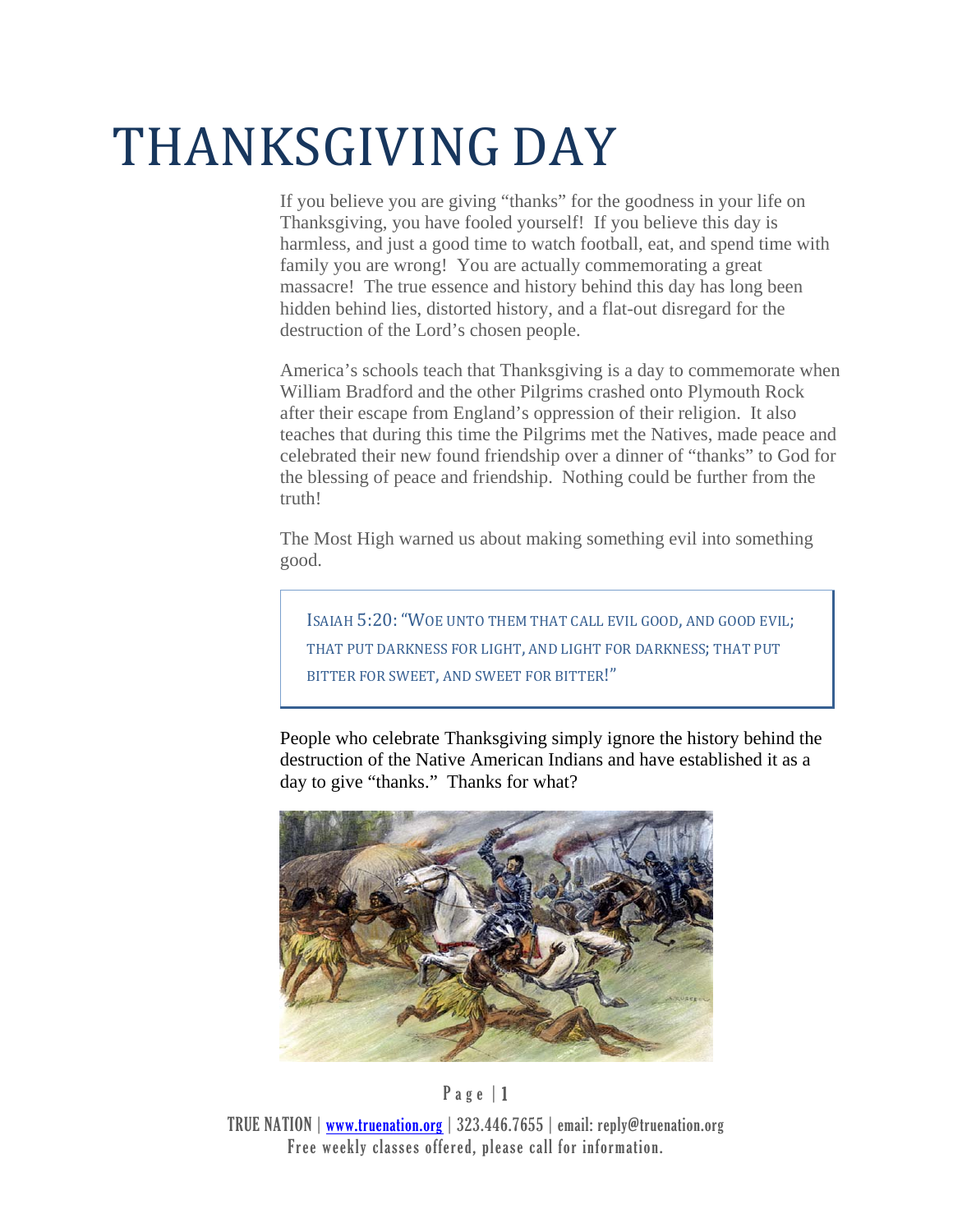Slaughtering millions of the Lord's people? Millions were put to death by warfare, forced relocation, disease and poisoning. People ignorantly say, "*Well, that was the past."* Beware, the bible says contrary!

JOB 8:8: "FOR inquire, I pray thee, of the former age, and prepare thyself to the search OF THEIR FATHERS."

Reflection and recollection of history is a requirement when one desires to understand their path. Hence the saying*, "those who don't know their past, are destined to repeat it!"*

We have been admonished as true believers of the scriptures not to follow vain philosophies and the rudiments (basic principles) of the world.

COLOSSIANS 2:8: "BEWARE LEST ANY MAN SPOIL YOU THROUGH PHILOSOPHY AND VAIN DECEIT, AFTER THE TRADITION OF MEN, AFTER THE RUDIMENTS OF THE WORLD, AND NOT AFTER CHRIST."

Observance of Thanksgiving as a holiday is wrong according to the bible period! Nowhere in the scriptures did God sanctify every fourth Thursday of November to be a day of feasting and thanks. People have twisted this day to say, *"Yeah, we know about the Indians, but we're not thinking of it that way. It's just a day to give thanks for everything God has done for us."* Well, for those that think of Thanksgiving this way, do you think Native Americans are celebrating this day since it's a part of their history? I think not!

The aftermath of the Native American genocide by the Europeans is still evident even unto this day! The Native American population has been decimated and those that remain have been resorted to living in impoverished conditions. It has been estimated that close to a million Native Americans remain and live on one of the 310 reservations in the U.S.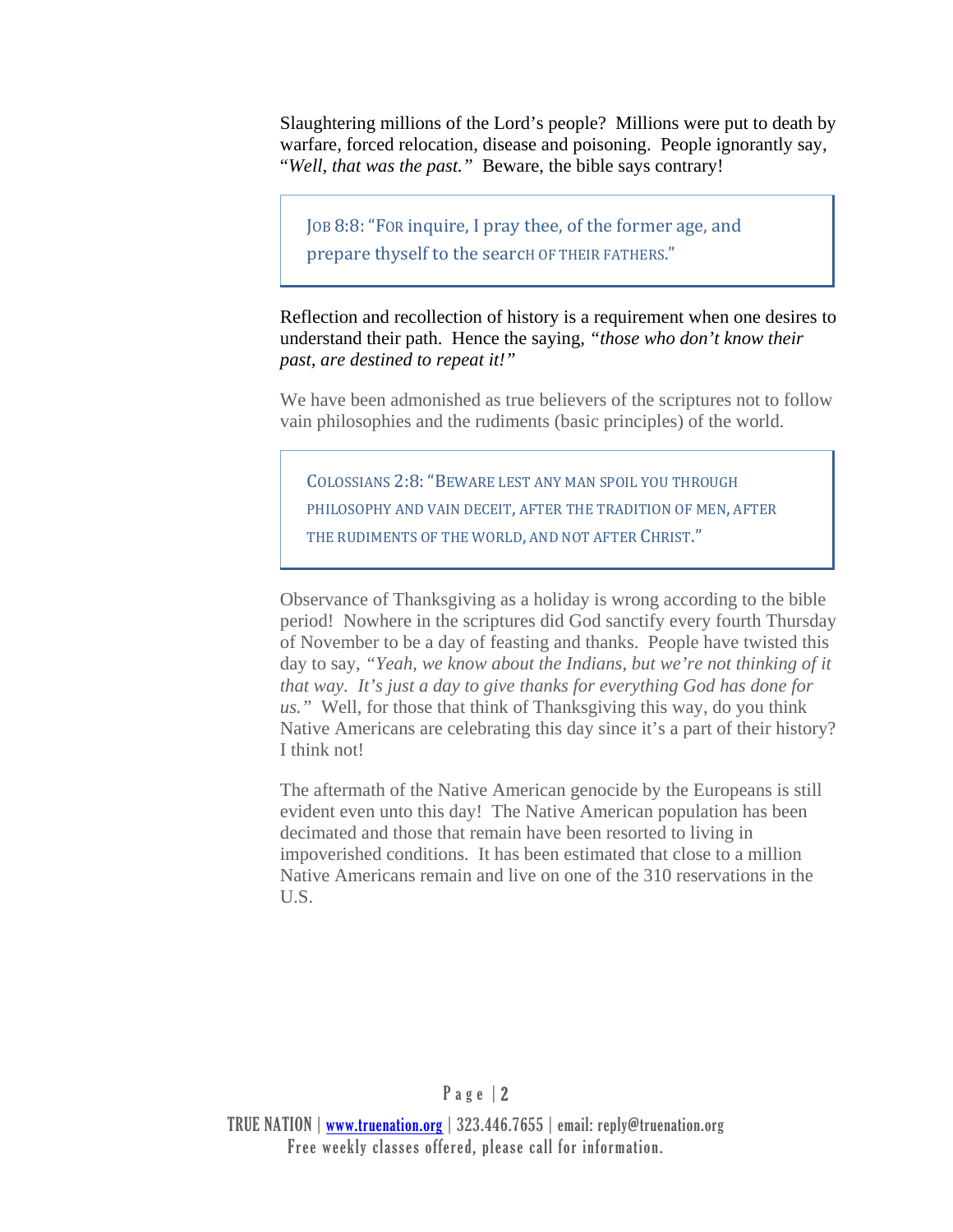

The Oglala Sioux reservation has a mere per capita income of only \$7,000 per year! While two other Sioux reservations in Rosebud and Pine Ridge, South Dakota have some of the country's poorest living conditions including mass unemployment and the highest suicide rate in the western hemisphere most of which are teenagers.



And don't even think about considering the few taxable casinos given to only select tribes can make up for the obliteration of one of God's chosen. The true motivating reason the government even permits these casinos is for tax revenue. Indian casinos have proven to be highly lucrative to the I.R.S. in the grand scheme of things when it comes to America's economy.

P a g e | 3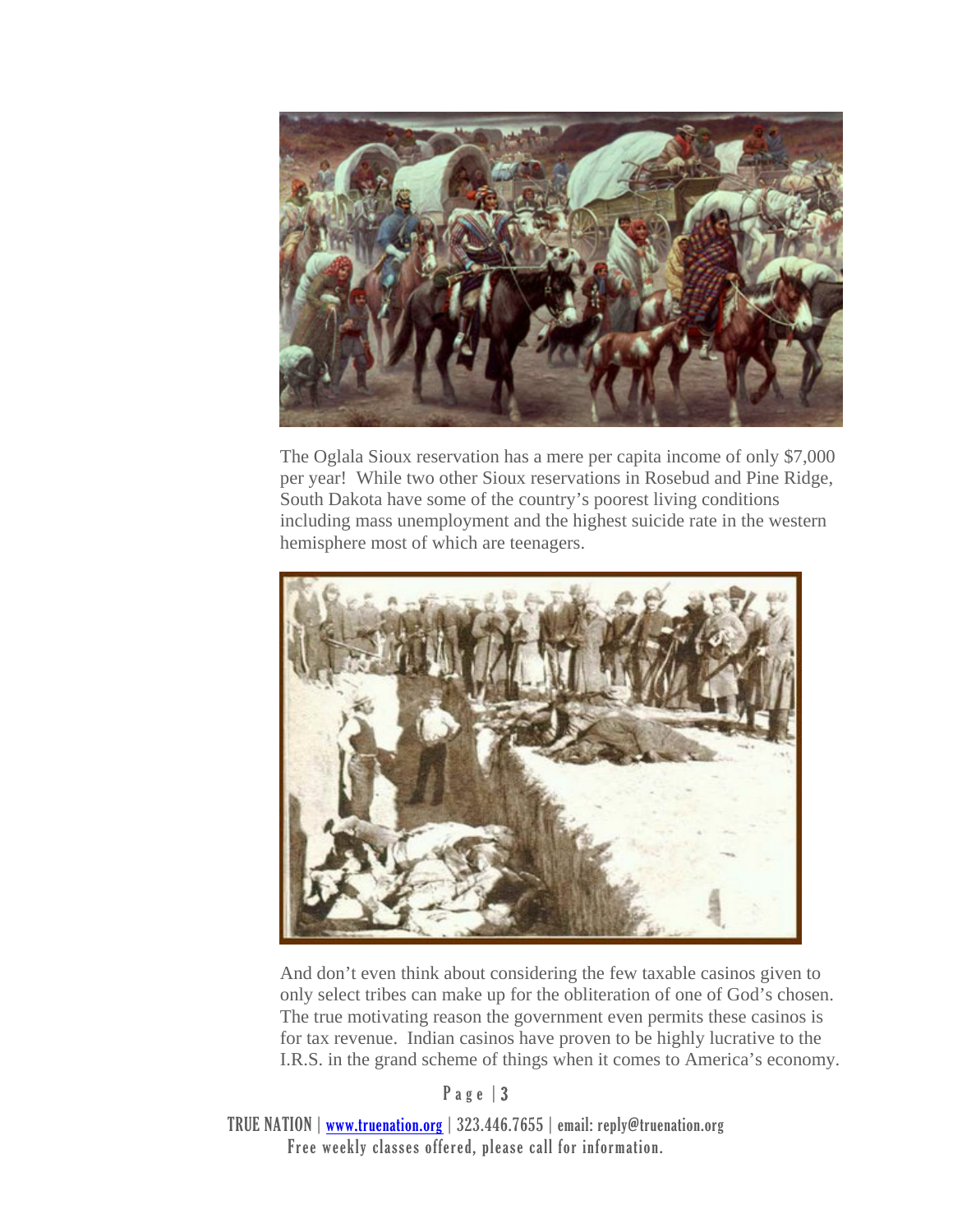Let's reflect on the prophetic aspect of this foolish day of "thanks."

MICAH 2:1-2: "<sup>1</sup>WOE TO THEM THAT DEVISE INIQUITY, AND WORK EVIL UPON THEIR BEDS! WHEN THE MORNING IS LIGHT, THEY PRACTISE IT, BECAUSE IT IS IN THE POWER OF THEIR HAND. <sup>2</sup>AND THEY COVET FIELDS, AND TAKE THEM BY VIOLENCE; AND HOUSES, AND TAKE THEM AWAY: SO THEY OPPRESS A MAN AND HIS HOUSE, EVEN A MAN AND HIS HERITAGE."

Over 80% of the Indigenous population was slaughtered for this land and it goes unremembered by the mass majority of people. The bible clearly shows the judgment of the one who practiced and devised iniquity (evil and unrighteousness) and used such means to take away fields, houses, and used enslavement by means of violence. It has been well documented how the U.S. Calvary and the English and Spanish explorers violently and deceitfully took the land of the Americas for their own.



PSALMS 7:11-14: "11GOD JUDGETH THE RIGHTEOUS, AND GOD IS ANGRY WITH THE WICKED EVERY DAY.  $^{12}$ IF HE TURN NOT, HE WILL WHET HIS SWORD; HE HATH BENT HIS BOW, AND MADE IT READY. <sup>13</sup>HE HATH ALSO PREPARED FOR HIM THE INSTRUMENTS OF DEATH; HE ORDAINETH HIS ARROWS AGAINST THE PERSECUTORS. <sup>14</sup>BEHOLD, HE TRAVAILETH WITH INIQUITY, AND HATH CONCEIVED MISCHIEF, AND BROUGHT FORTH FALSEHOOD."

## P a g e | 4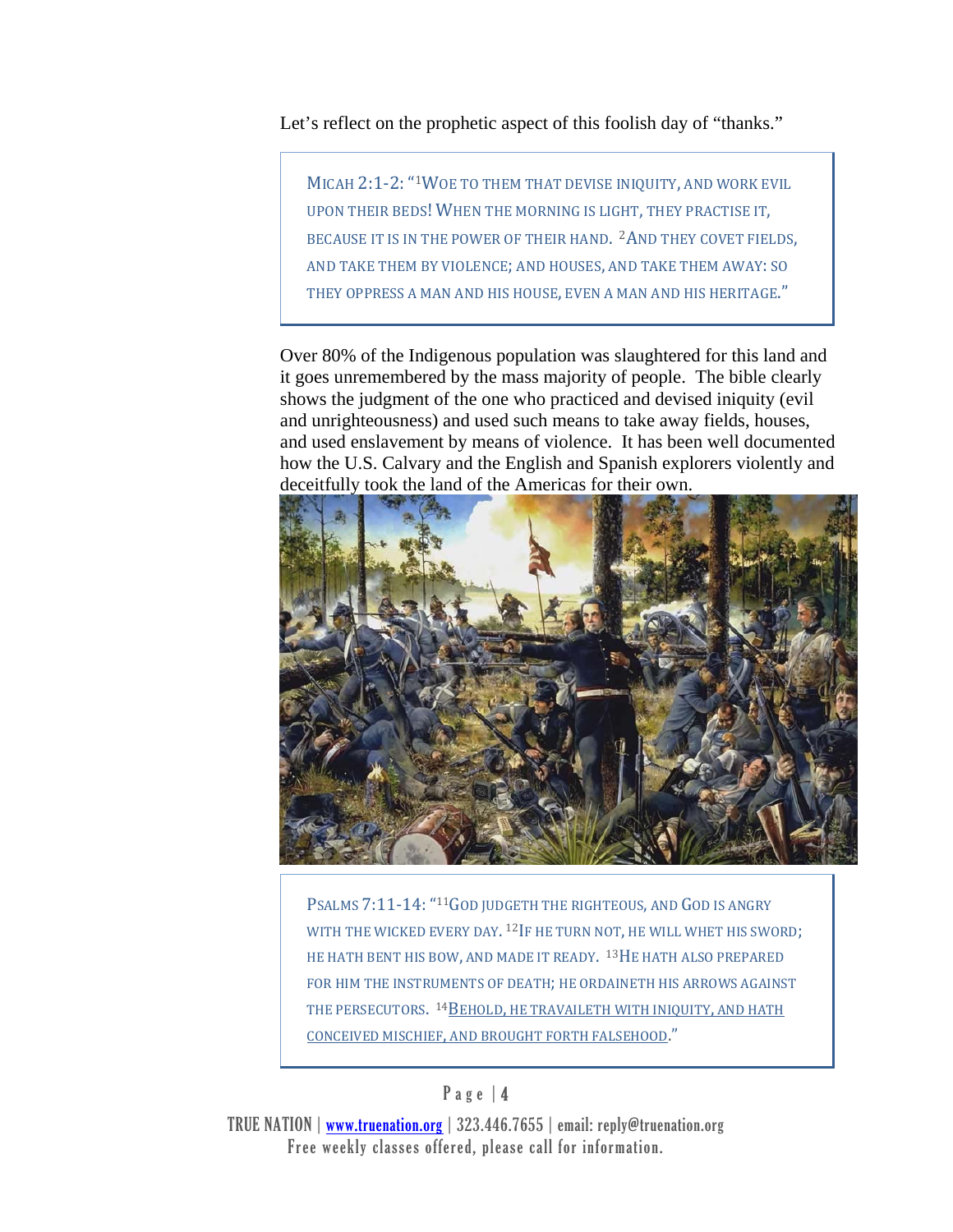Rewriting history and saying that this false holiday is a day of joy, gladness and thanks has not been overlooked by God. The Most High said that he is angry with the wicked EVERYDAY and destruction is being prepared for those that have done such wicked acts and covered it up with mischief and falsehood.

PSALMS  $50:20-21$ : "<sup>20</sup>HE HATH PUT FORTH HIS HANDS AGAINST SUCH AS BE AT PEACE WITH HIM: HE HATH BROKEN HIS COVENANT. <sup>21</sup>THE WORDS OF HIS MOUTH WERE SMOOTHER THAN BUTTER, BUT WAR WAS IN HIS HEART: HIS WORDS WERE SOFTER THAN OIL, YET WERE THEY DRAWN SWORDS." 

Many Native American tribes accepted and embraced the European settlers and taught them survival skills to maintain on the land. However, their kindness was taken for weakness as every peace treaty signed was eventually broken. The Plains Indians were devastated and ravished by the white man.

DEUTERONOMY 28:31: "31THINE OX SHALL BE SLAIN BEFORE THINE EYES, AND THOU SHALT NOT EAT THEREOF: THINE ASS SHALL BE VIOLENTLY TAKEN AWAY FROM BEFORE THY FACE, AND SHALL NOT BE RESTORED TO THEE: THY SHEEP SHALL BE GIVEN UNTO THINE ENEMIES. AND THOU SHALT HAVE NONE TO RESCUE THEM."

Buffalo was the main resource of survival for the Plains Indians as well as most other tribes. Buffalo was used for meat, shelter, clothing, fuel, tools, weapons and equipment. Every part of the buffalo was used from the skin to the dung. A concentrated effort to eliminate the buffalo was done by European hunters in an effort to destroy the Natives. In 1800, there was an estimated 60 million buffalo in America. By 1890, that number dwindled to 750. This was a huge blow in the survival of the Plains Indians.

Now knowing just these few facts, you should be rethinking what your giving "thanks" for on Thanksgiving. Some misinterpret and twist the scriptures and utilize them to justify celebrating these wicked holidays! Let's examine: